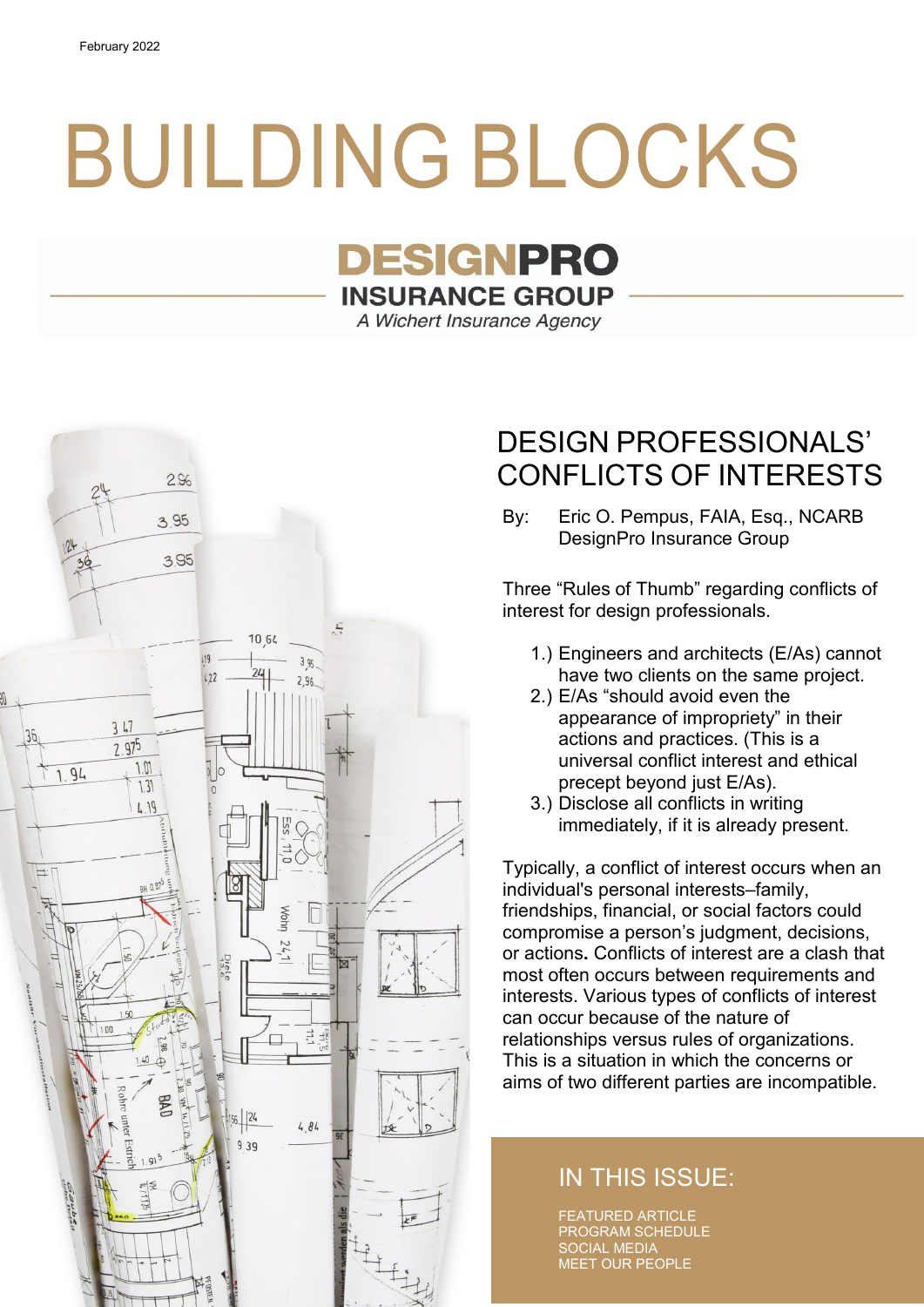Thus, conflict of interests should be avoided, but when avoidance is not possible or at least not reasonable, the conflict must be fully disclosed to all appropriate parties, and their consent must be won before an E/A can proceed. And, the disclosure and the consent must be in writing. A verbal "ok" is insufficient. So important is this topic, that all professional associations contain prohibitions in E/As' codes of ethics and professional conduct, when they find themselves in such a conflict.

#### **GUIDANCE FOR DESIGN PROFESSIONALS**

**NATIONAL SOCIETY OF** NSPE **PROFESSIONAL ENGINEERS** 

### **Code of Ethics for Engineers**

#### **II. Rules of Practice**

- 4. Engineers shall act for each employer or client as faithful agents or trustees.
	- a. Engineers shall disclose all known or potential conflicts of interest that could influence or appear to influence their judgment or the quality of their services.

#### III. Professional Obligations

- 5. Engineers shall not be influenced in their professional duties by conflicting interests.
	- a. Engineers shall not accept financial or other considerations, including free engineering designs, from material or equipment suppliers for specifying their product.
	- b. Engineers shall not accept commissions or allowances. directly or indirectly, from contractors or other parties dealing with clients or employers of the engineer in connection with work for which the engineer is responsible.



# 2020 Code of Ethics and **Professional Conduct**

FROM THE OFFICE OF GENERAL COUNSEL

- E.S. 3.2 Conflict of Interest: Members should avoid conflicts of interest in their professional practices and fully disclose all unavoidable conflicts as they arise.
- A Member shall not render Rule 3.201 professional services if the Member's professional judgment could be affected by responsibilities to another project or person, or by the Member's own interests, unless all those who rely on the Member's judgment consent after full disclosure.

Commentary: This rule is intended to embrace the full range of situations that may present a Member with a conflict between his interests or responsibilities and the interest of others. Those who are entitled to disclosure may include a client, owner, employer, contractor, or others who rely on or are affected by the Member's professional decisions. A Member who cannot appropriately communicate about a conflict directly with an affected person must take steps to ensure that disclosure is made by other means.

Not only in codes of ethics and professional conduct, but conflicts of interests is addressed also in model agreements such as the American Institute of Architects' (AIA) Standard Form of Agreement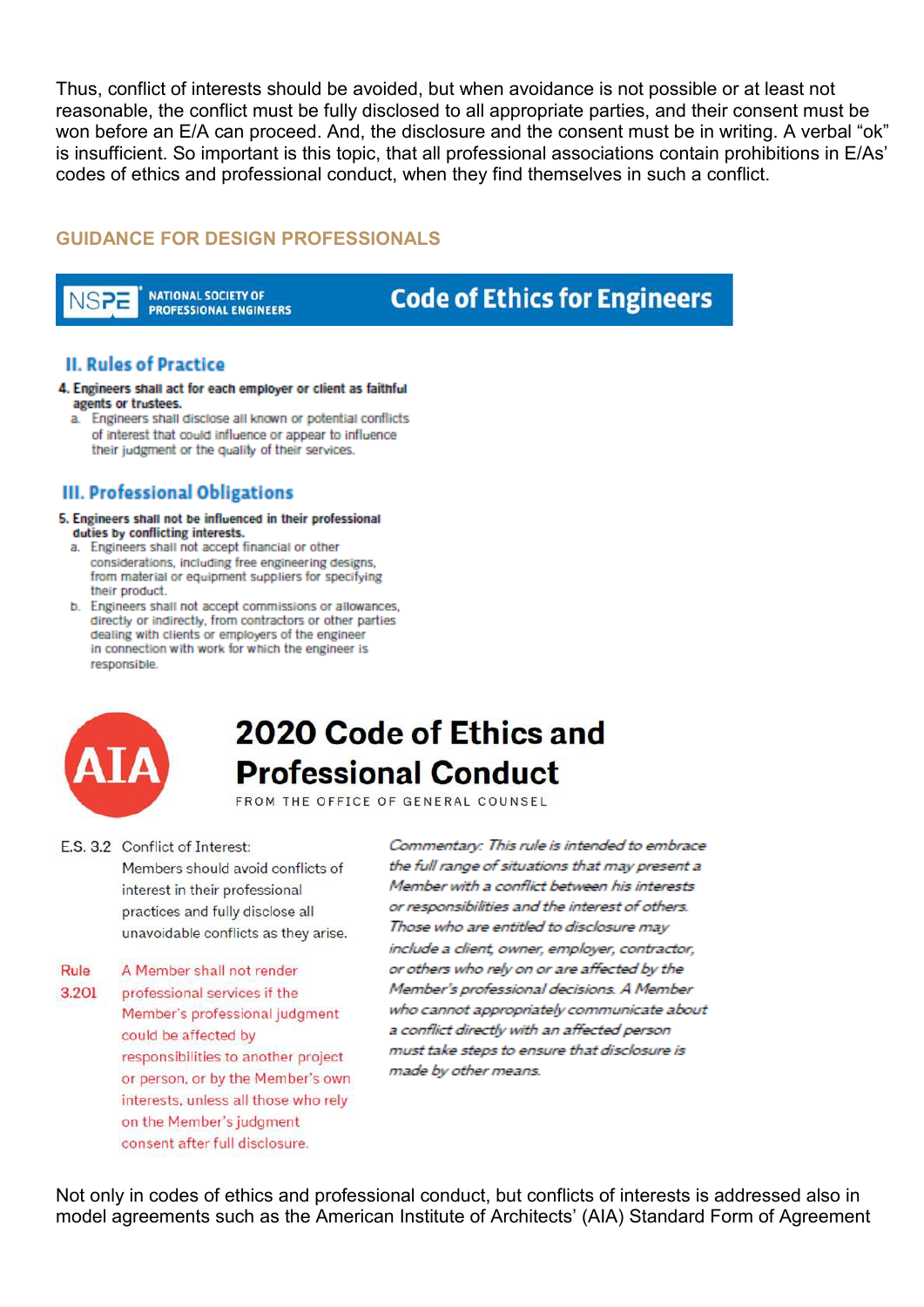Between Owner & Architect B101 (2017). "Except with the Owner's knowledge and consent, the Architect shall not engage in any activity, or accept any employment, interest or contribution that would reasonably appear to compromise the Architect's professional judgment with respect to this Project."

#### **EXAMPLES OF CONFLICTS OF INTEREST SITUATIONS**

Case in point, an E/A in a conflict of interest situation, is as follows:

An E/A's construction documents were sent out to selected general contractors to provide a bid on a particular project. A manufacture representative for a construction product is able to review the specifications from the general contractors, and finds that the manufacturer representative's product is not in the E/A's specifications.

As it turns out, the manufacturer's rep's product is not in the E/A's typical specifications that is used on almost all construction projects that are designed by the E/A (called the office's "Master Specs"). The manufacturer's rep invites himself into the E/A's office, and is allowed the opportunity to present the benefits of his product. As a result, the E/A puts the manufacturer rep's product for use for future projects in the office Master Specs.

And as an exchange for the opportunity, the E/A allows the manufacturer rep's product to be included into the instant project, in an exchange for a "thank you" gift to the E/A.

Even if the manufacturer rep's product is substantially equal to the other alternate products that were specified by the E/A, the E/A should avoid even the appearance of impropriety in its actions and practices and, **at the very least**, not accept the "thank you" gift.

However, every situation is different. The National Society of Professional Engineers' Board of Ethical Review, has numerous cases relating to conflicts of interests.

#### **Case Number: 19-4 (2019)**

Conflicts of interest present some of the thorniest ethical issues for engineers because the practice of engineering, by its very nature, involves relations with parties often with conflicting interests. Professional engineers are often faced with conflicts of interest in their professional practice.

#### **Case Number: 85-6 (1985)**

Engineer was retained by the state to perform certain feasibility studies relating to a possible highway spur. The state was considering the possibility of constructing the highway spur through an area that was adjacent to a residential community in which Engineer's property was located. After learning of the proposed location for the spur, Engineer disclosed to the state the fact that his residential property might be affected by the new spur and fully disclosed the potential conflict with the state. The state did not object to Engineer performing the work and Engineer proceeded with his feasibility study and ultimately recommended that the spur be constructed.

The American Institute of Architects' (AIA) National Ethics Counsel (NEC) determined (*Decision 93-5: Conflict of Interest–Pursuing Zoning Change for Client's Property Located Adjacent to Architects' Property, under the AIA Code of Ethics in effect in 1993*) where: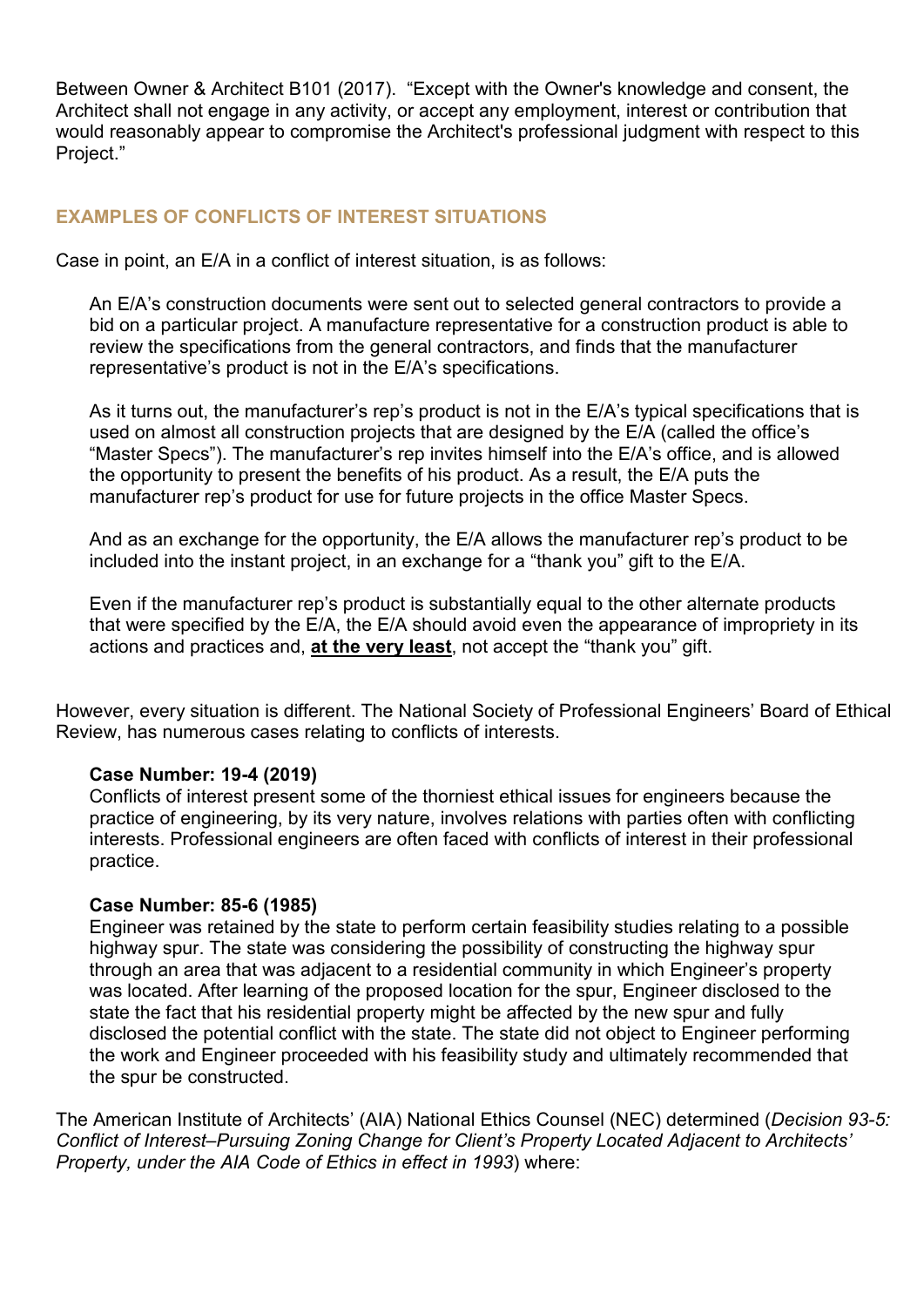The Council found no violation of R. 3.202 of the Code of Ethics and Professional Conduct by a member whose client was aware that member owned property across the street from the client's property, and who retained architect to pursue a zoning change which would benefit both owners.

R. 3.202 If members have any business association, direct or indirect financial interest, or other interest which could be substantial enough to influence their judgment in connection with their performance of professional services, the members shall fully disclose to their clients or employers the nature of the business association, financial interest, or other interest, and if the clients or employers object to such association, financial interest, or other interest, the members will either terminate such association or interest or give up the commission or employment.

The evidence was clear that the client knew about the architect's ownership of the adjacent parcel of land and retained his services anyway. The evidence was also clear that the client continued to use the architect's services even after the rezoning hearing, in which the architect presented his proposal for use of his own property. The architect did not pursue his own project until the work he had agreed to perform for the client was completed, and many months had gone by with no word from the client. On this set of facts, the NEC concluded that the architect met all obligations under R. 3.202.

#### **CONCLUSION**

The question regarding the Master Specification example is–using professional judgment, should the E/A allow the manufacturer rep's product into the instant project during the bid period (a common practice is to modify construction documents before bids are opened)?

If I was the E/A's specification writer, I would avoid even the appearance of impropriety because the manufacture rep offered a bribe. But, it would be another professional judgement to allow manufacturer rep's product into the office's typical Master Specifications that is used on future construction projects that are designed by the E/A.

The bottom line, if the interest is enough to influence the E/A's judgment, the E/A should fully disclose it in writing to their client (thus creating a paper or email trail).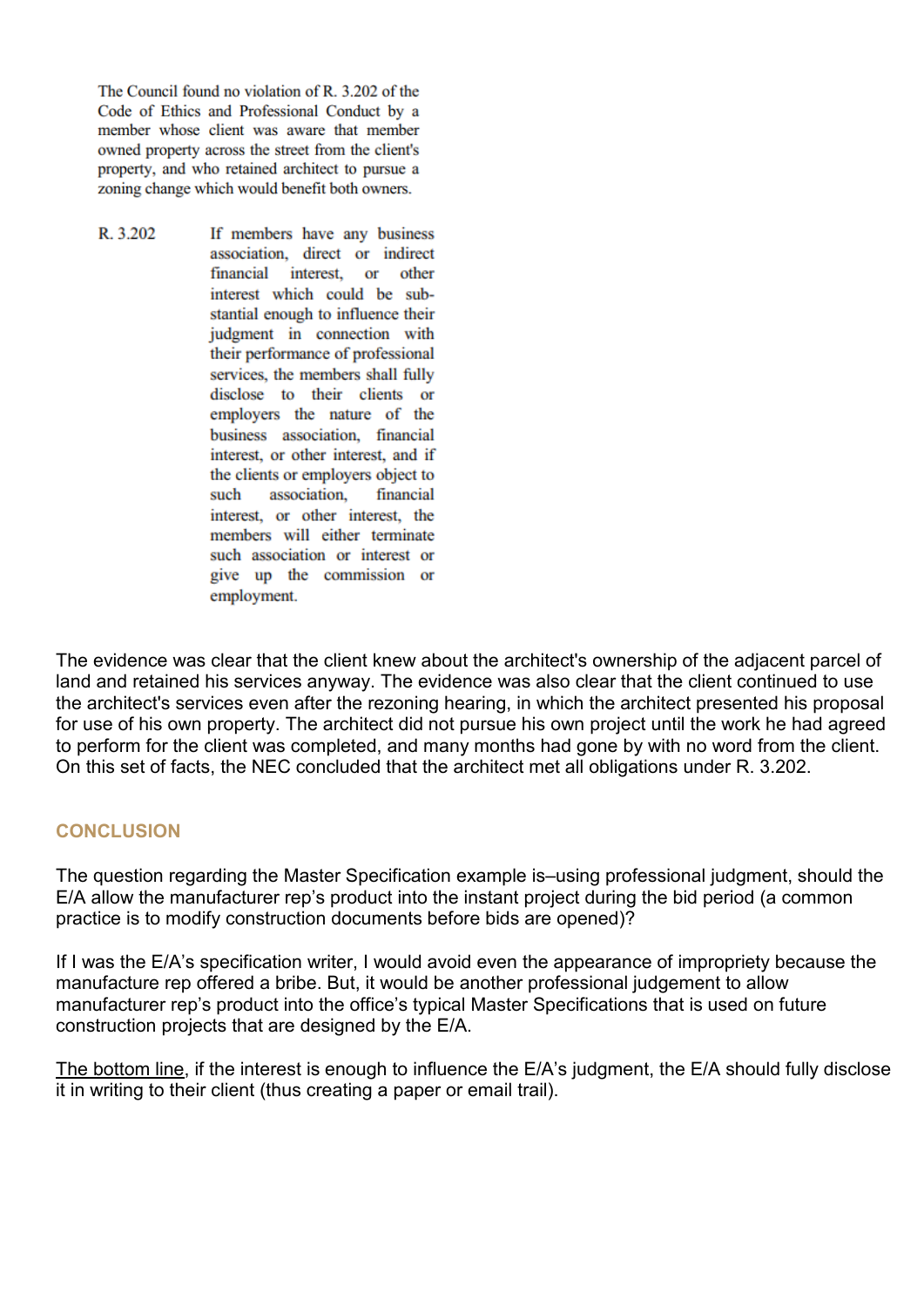#### *About the Author*

*Eric O. Pempus, FAIA, Esq., NCARB has been a risk manager for more than 17 years with experience in architecture, law and professional liability insurance, and a unique and wellrounded background in the construction industry. He has 25 years of experience in the practice of architecture, and as an adjunct professor teaching professional practice courses at the undergraduate and graduate levels for the last 35 years. As a Fellow of the American Institute of Architects and AIA National Ethics Council 2021 Chair, he has demonstrated his impact on architectural profession. He has presented numerous loss prevention and continuing educational programs to design professionals and architectural students in various venues across the United States and Canada.*

*The above comments are based upon DesignPro Insurance Group's experience with Risk Management Loss Prevention activities, and should not be construed to represent a determination of legal issues, but are offered for general guidance with respect to your own risk management and loss prevention. The above comments do not replace your need*  for you to rely on your counsel for advice and a legal review, since every project and *circumstance differs from every other set of facts.*

*Disclaimer: The viewpoints expressed in this article are those of the author(s) and are not necessarily approved by, reflective of or edited by other individual, group, or institution. This article is an expression by the author(s) to generate discussion and interest in this topic.*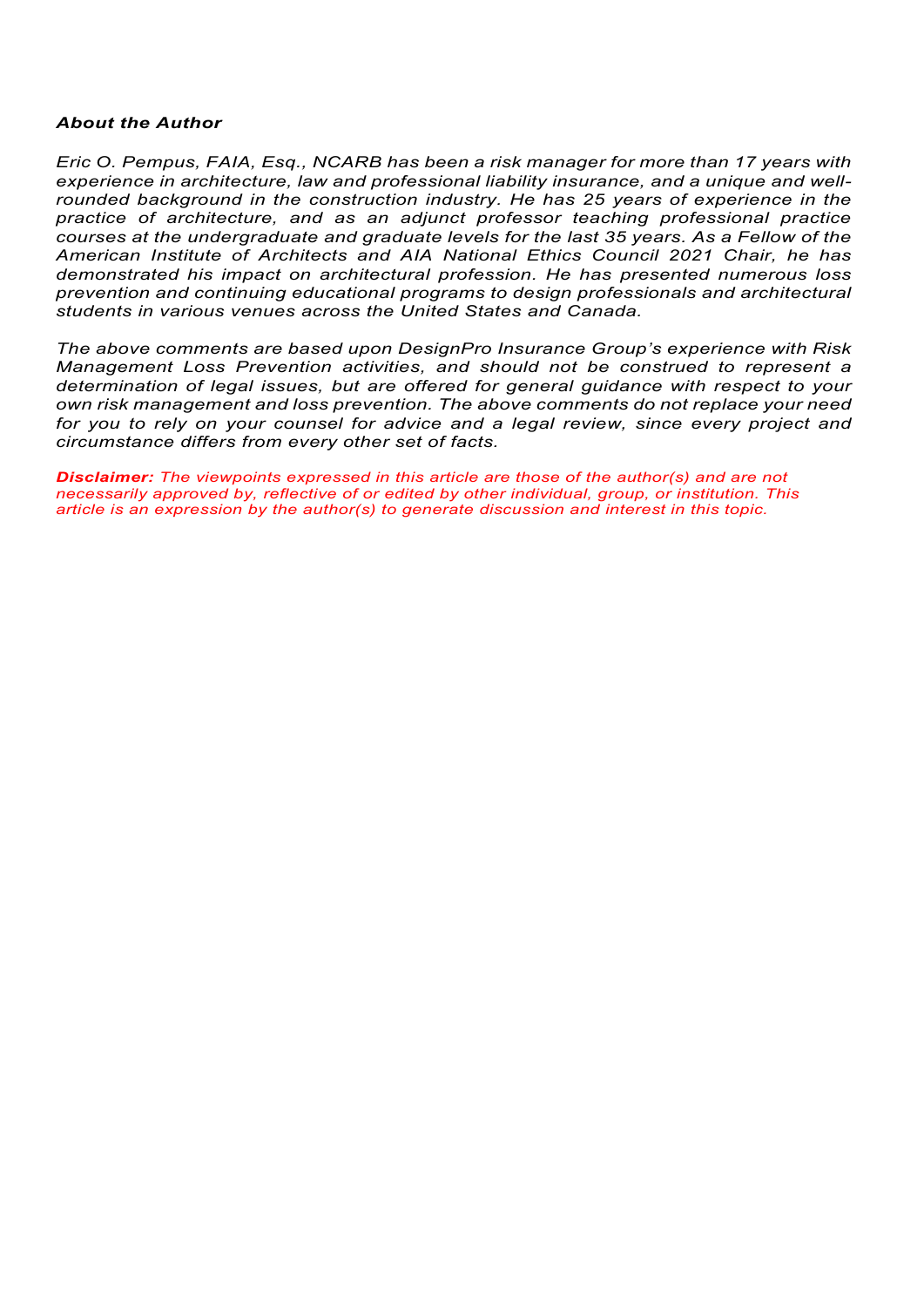# MARK YOUR ontinuing CALENDARS lucat FOR ERIC'S UPCOMING CONTINUING EDUCATION PROGRAMS:

### **Speaking Engagements:**



#### *"Ohio Land Use Law & Eminent Domain for Building Professionals"* February 24, 2022  $12:15 - 1:15$  pm: Local Land Use Ordinances and Enforcement in Ohio  $1:15 - 2:15$  pm: Obtaining and Objecting to Land Use Determinations



#### *"Empowering Your Ethics in a Changing Architectural Culture"*

May 25, 2022 12:00 – 1:00 pm AIA Cleveland, Columbus & Cincinnati Lunch & Learn Webinar, I HSW Pending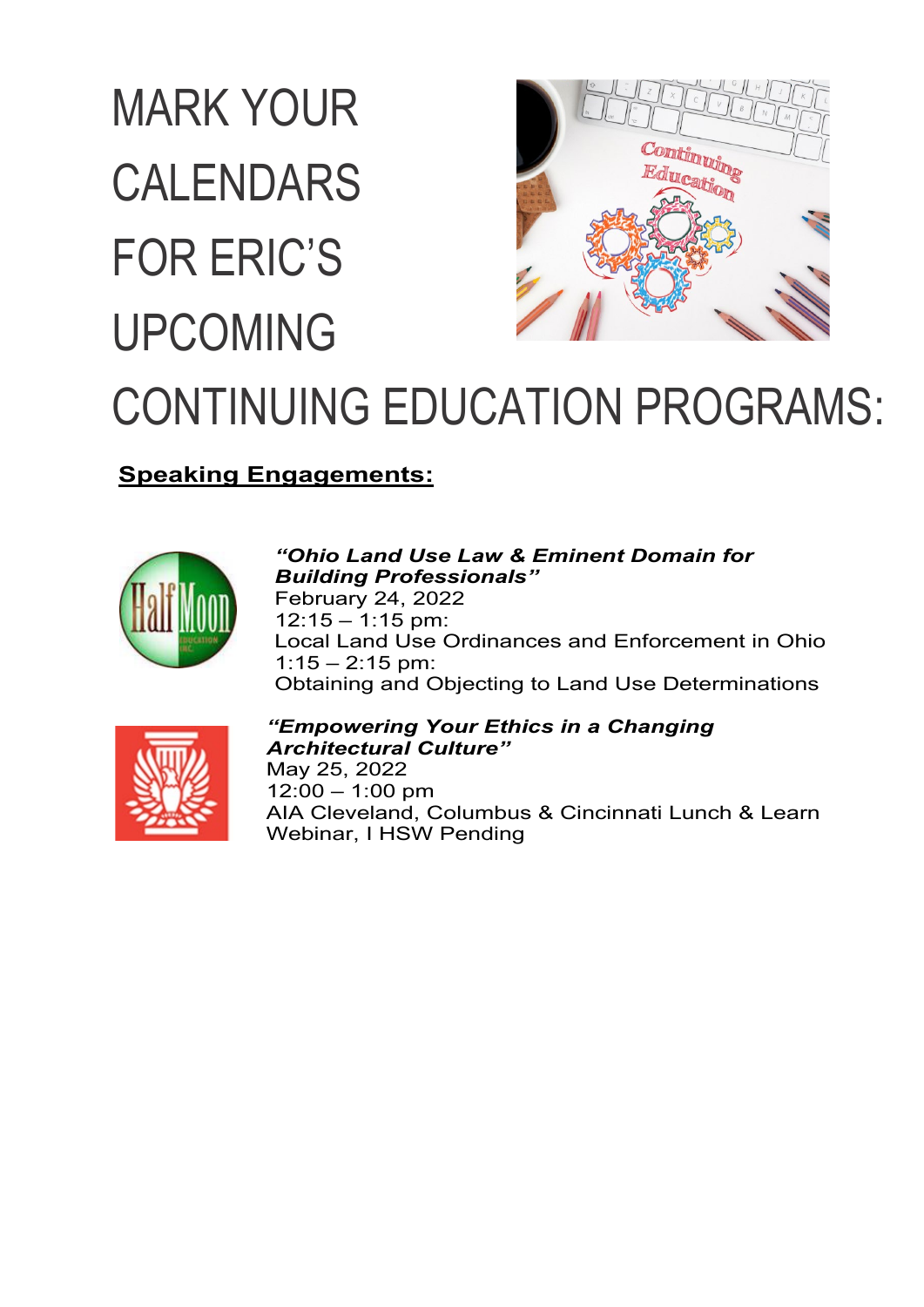# GET TO KNOW US ON SOCIAL MEDIA



Get the latest updates from DesignPro by following us on social media!

Visit the DesignPro Website at: [www.designproins.com](http://www.designproins.com/) Visit the Wichert Website at: [www.wichert.com](http://www.wichert.com/)  Follow DesignPro on Twitter at: [DesignPro Insurance@Designproins](https://twitter.com/Designproins) Follow Eric Pempus on LinkedIn at: [eric-o-pempus-esq-faia](https://www.linkedin.com/in/eric-o-pempus-esq-faia/) Follow Brad Bush on LinkedIn at: **brad-bush-a2a0136** Follow Wichert Insurance on Facebook at: [facebook.com/wichertins](https://www.facebook.com/wichertins/) Follow Wichert Insurance on Twitter at: [Wichert Insurance@wichertins](https://twitter.com/wichertins)